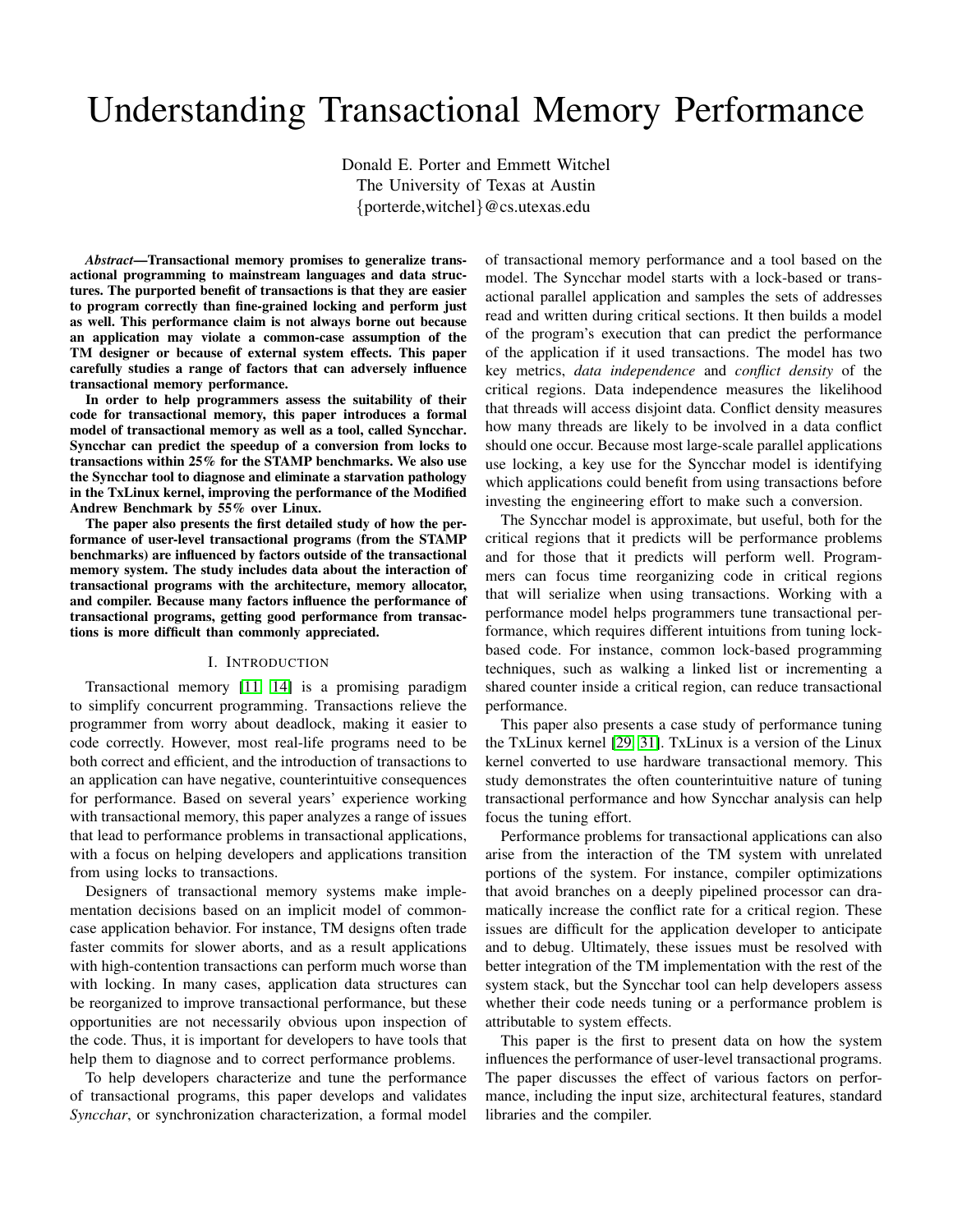This paper contributes the following:

- 1) A new analytic model that predicts how application performance will scale with transactions.
- 2) Experimental validation of the analytic model, characterizing the performance of workloads from the STAMP benchmark suite [\[20\]](#page-11-4) with an average error rate of 25%.
- 3) Detailed measurements and case studies of whole-system HTM behavior, including architectural effects, the memory allocator, and the compiler.
- 4) A case study of performance tuning the TxLinux kernel, in which we improve the performance of the Modified Andrew Benchmark at 8 CPUs by 55% relative to unmodified Linux.

This paper describes the need for a transactional memory performance prediction and tuning tool (Section [II\)](#page-1-0). The paper then presents novel techniques and a tool for investigating the potential of transactional memory, through measuring data independence and conflict density of critical regions protected by the same lock. (Section [III\)](#page-2-0). Next, the paper validates the model with a set of microbenchmarks and the STAMP benchmark suite (Section [IV\)](#page-3-0). The paper then presents detailed measurements and case studies of system effects on transactional memory performance (Section [V\)](#page-5-0). Finally, the paper applies the methodology and tools to tune the performance of the TxLinux kernel [\[29,](#page-11-2) [31\]](#page-11-3) (Section [VI\)](#page-8-0). Section [VII](#page-10-0) describes implementation details of the Syncchar tool, Section [VIII](#page-10-1) presents related work, and Section [IX](#page-10-2) concludes.

#### <span id="page-1-0"></span>II. TUNING TRANSACTIONAL PERFORMANCE IS DIFFICULT

Understanding and tuning transactional performance requires different skills and intuitions from tuning lock-based concurrent code because the factors that influence performance are different. Tuning the performance of lock-based programs generally involves identifying highly contended locks and breaking them down into smaller locks, or restructuring the data to avoid synchronization (e.g., per-thread data structures and read-copy update [\[19\]](#page-11-5)). Tuning transactions, on the other hand, requires a reduction in conflicting memory operations (concurrent transactions writing the same data). Although there are some known techniques for avoiding memory conflicts, the process can be difficult and counterintuitive.

Many transactional memory implementations also have substantial limitations that complicate a conversion from locking to transactions. For instance, HTM systems that use cache coherence either require that the address set of a transaction fit in the L1 cache or fall back on a software-based mutual exclusion mechanism. TM systems also have difficulty isolating and rolling back the effects of system calls inside of a transaction. While many transactional applications can work around the limits of a TM implementation in practice, these issues can make adoption of transactions more complicated than a rote replacement of locks with atomic blocks.

Given these challenges to adopting transactional memory, a predictive performance model such as Syncchar can help developers assess whether a migration to transactional memory is worth the investment. Syncchar is also useful as a standard

profiling tool for transactional applications, giving developers insight into which code is most likely to become a scalability bottleneck.

If performance of a converted system does not meet expectations, Syncchar can help assess whether the problem lies within the application or the transactional memory implementation. As we show in Section [V,](#page-5-0) many parts of the overall computer system can affect the performance of a transactional program. The transactional memory programming community can also benefit from a predictor of performance in developing standard benchmarks for transactional memory implementations and reasoning about the performance of a particular system.

## *A. Transaction tuning*  $\neq$  *lock tuning*

A common optimization in lock-based programming is caching attributes, such as the number of elements in a data structure. Caching attributes saves work when they are needed, and updating them introduces no synchronization overhead under locking, since the lock protecting the data structure is already held when the data structure is updated. With transactional memory, however, multiple threads updating the same memory location serialize concurrent execution. Cached attributes can be particularly prone to becoming a bottleneck because of the work wasted on a transaction restart. If updates are made late in the critical section and if values are read early in others, the work lost on a transaction restart increases further.

Splitting counters that cannot be eliminated into per-thread counters avoids conflicts on counter writes, but introduces conflicts on reads, as each CPU's value must be read to provide a correct sum. Per-thread counters thus work well if they are updated more frequently than they are read, but are pointless otherwise.

Linked lists are commonly used as a generic container because they are simple to implement, have a low memory overhead, and don't have problems with resizing. Linked lists, however, can be pathologically bad for transactional memory, because each thread traverses the exact same pointer path inside a critical region. Any pointer update will conflict with all other critical regions that have walked further down the list, despite the fact that concurrent execution of the operations is semantically safe.

## *B. System effects*

Transactional programs are influenced by the program input size, hardware architecture, operating system, and sometimes the memory allocator and the compiler. Each subsystem can affect performance, and their interplay can also be significant.

For instance, the responsiveness of the operating system scheduler can lead to load imbalance or failure to concurrently schedule transactional threads. Poor scheduling can cause traditional transaction metrics, like restart rate, to improve despite worsening execution time. Similarly, limitations of a hardware system, such as overflowing the cache or taking a TLB miss, can cause a transaction to restart and fall back on a slower software path. These effects are often difficult to predict by code inspection.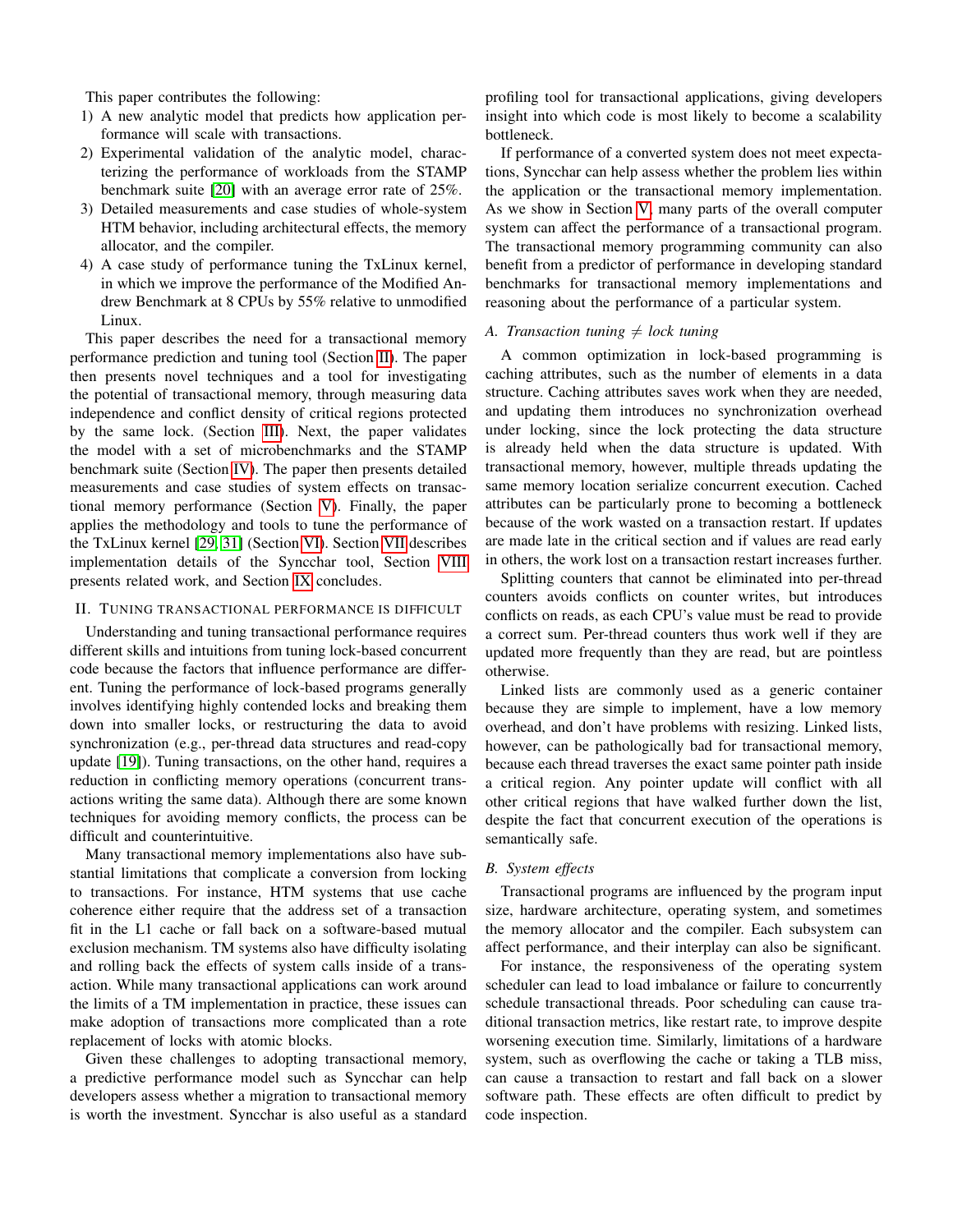Despite a seemingly straightforward appearance, tuning the memory access patterns of a transactional program can be subtle and non-intuitive. Even simple rules, like splitting counters shared by threads into per-thread counters, can be pointless or counterproductive when applied by rote. In a large, complicated system, programmers will need tools like Syncchar to identify where their tuning efforts are best spent.

#### III. THE SYNCCHAR MODEL

<span id="page-2-0"></span>The Syncchar model formalizes the intuition that transactional performance is primarily determined by the number of conflicting transactions, and provides the basis for the Syncchar performance tuning tool. This section explains the intuitions behind the Syncchar model and provides a rigorous treatment of how the model predicts transactional performance based on sampling the address sets of dynamic critical regions from a parallel execution.

#### *A. Syncchar approach*

Assessing the likelihood that dynamic instances of critical regions will conflict is at the heart of the Syncchar approach. The performance scalability of a transactional memory program hinges on the number of critical sections that can execute concurrently.

Transactional memory systems generally rely on *conflict serializability* as their safety condition, implemented as an abstract form of two-phase locking [\[30\]](#page-11-6). We call the set of addresses read during an instance of a critical section the *read set*, the set of addresses written the *write set*, and the union of read and write set the *address set*. For critical sections A and B, A conflicts with B if:  $A_W \cap (B_R \cup B_W) \neq \emptyset$ . Informally, conflict serializability says that the write set of one critical region must be disjoint from the other's address set to guarantee safety. Conflict serializability is efficient to compute so it is used widely in transactional memory systems.

A group of critical region executions are *data independent* if each write set is disjoint from the others' address sets. If critical regions concurrently modify the same data, or have data conflicts<sup>[1](#page-2-1)</sup>, the transactional memory system will serialize execution of the critical sections. In such cases, transactional memory can perform much worse than conservative locking due to the overhead required to detect and to resolve conflicts.

*Conflict density* is a measure of how long the serial schedule resulting from a conflict is likely to be. Assume a conflict among  $N$  threads. In the best case, a single thread might write a datum read by  $N - 1$  other threads. This is a low density conflict that produces a short serialized execution schedule  $(N-1)$  readers commit, and then the writer). In the worst case, each thread can write a datum written by each of the other  $N-1$  threads, yielding a high density conflict that necessitates a completely sequential schedule (the threads must run serially, one after the next).

Syncchar estimates the data independence and conflict density of critical regions by sampling their address sets. Syncchar samples address sets of critical regions that could potentially execute concurrently using transactional memory and determines which of them can conflict. This process, described in detail below, is effectively an implementation of the safety property of the TM system. Sampling incorporates the dynamic behavior of the application and its potential data conflicts.

A similar model was developed by von Praun et al. [\[36\]](#page-12-0), which calculates the *dependence density* of an application and broadly categorizes tasks within a program as low, medium, and high concurrency. Dependence density is essentially an aggregation of data independence and conflict density; our experience shows that this decomposition provides valuable insight into performance debugging. Syncchar closes the loop by making more concrete performance predictions (Section [IV\)](#page-3-0), and providing insights into performance tuning applications (Section [VI\)](#page-8-0). Section [VIII](#page-10-1) provides additional comparison between these papers.

## *B. Data independence*

Data independence provides a high-level profile of the likelihood that a set of critical regions will conflict. The data independence of a lock,  $I_n$ , is formally defined as the mean number of threads that will not conflict when  $n$  threads are concurrently executing critical sections protected by the same lock. Data independence is a function of the number of threads that can execute concurrently, and not a simple mean. Intuitively, one expects the probability of conflict when only a single thread is scheduled to be zero (data independence of 1), and the likelihood of conflict to increase as the number of threads grows (unless all threads access completely disjoint data).

Thus, when Syncchar calculates data independence for  $n$ CPUs, it begins with a sample of critical regions from up to  $n$ different threads. Syncchar then compares each address set in the sample to all other address sets in the sample, determining which threads are involved in a conflict  $C_n$  and which are not. It keeps a running mean of the number of data independent threads:

$$
I_n = n - |C_n|
$$

## *C. Conflict density*

The key metric in the Syncchar model is the *density* of the conflicts. A set of critical regions with high conflict density will be prone to conflicts that involve many threads and form a long serial schedule, whereas low density conflicts can be resolved more quickly.

If one thinks of conflicts as forming a graph, with critical regions as nodes and conflicts as edges, the density of the conflict is the number of edges per node. Intuitively, if every transaction conflicts with every other, one expects them to execute sequentially, which means lower performance for transactional memory. On the other hand, if for example, one thread writes a memory location read by 31 other threads, all readers should complete once the writer completes, resulting in a performance gain that is commonly experienced in practice. This scenario would have a star topology if represented as a graph; removing the most connected node causes all others

<span id="page-2-1"></span><sup>&</sup>lt;sup>1</sup>We selected the term data conflicts over data dependence to avoid confusion with other meanings.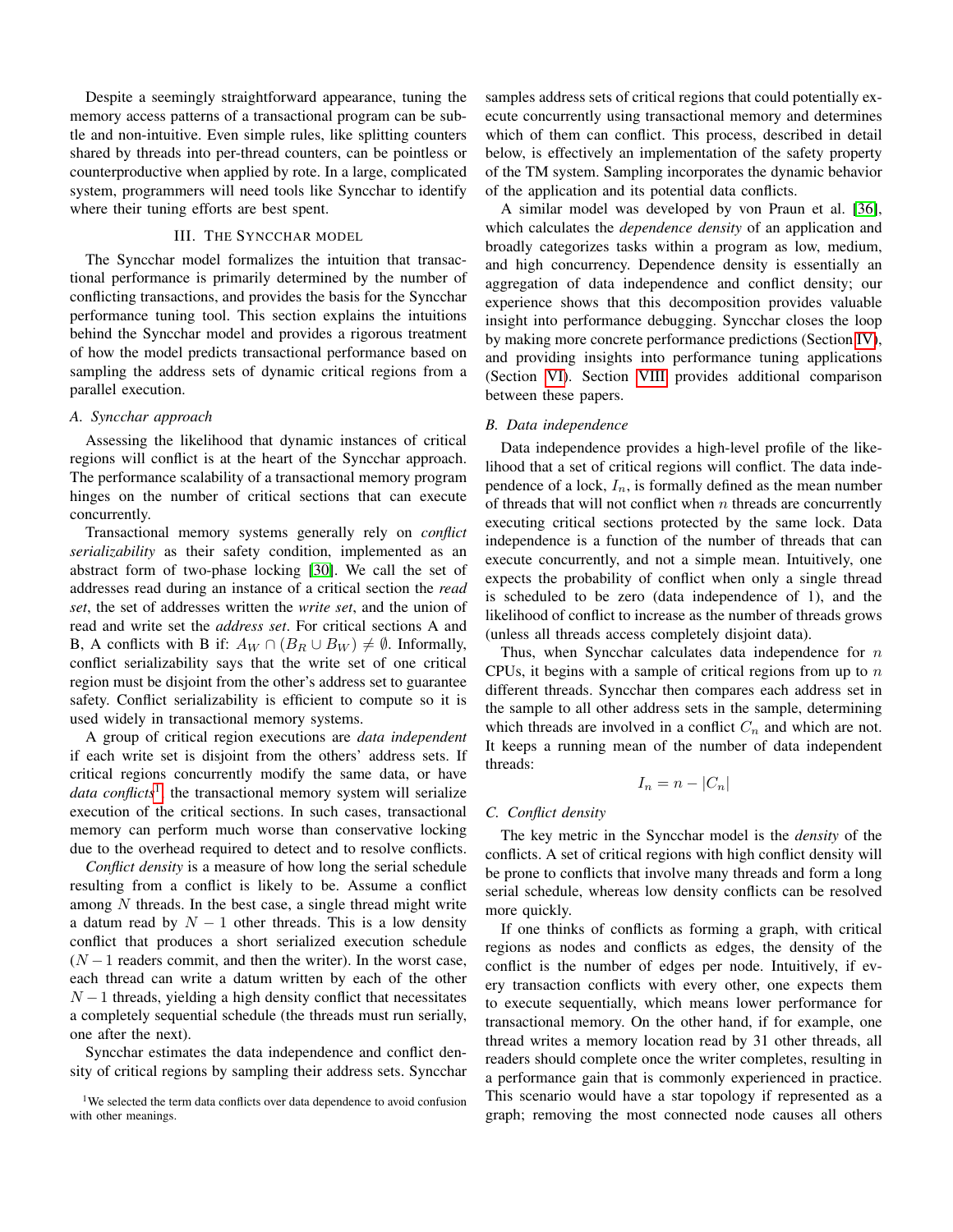to become disconnected (and able to proceed concurrently). Hence, modeling this phenomenon is crucial to the accuracy of predicting performance.

Syncchar calculates the conflict density of a sample of address sets as follows. For each address set in  $C_n$ , we measure the number of conflicts with other address sets in  $C_n$  and divide it by  $(|C_n| - 1)$ . The sum of each of these terms is the density  $(D_n)$ . Formally, this is expressed as

$$
D_n = \sum_{x \in C_n} \frac{\sum_{y \in \{C_n - x\}} conflict(x, y)}{|C_n - x|}
$$

where *conflicts* $(x, y)$  evaluates to 1 if address sets x and y can conflict and 0 otherwise. In the case where all conflicting address sets conflict with all others, the density equals the size of the conflicts  $(D_n == |C_n|)$ . In the star topology case,  $D_n$ should equal 2.

## *D. Predicting transactional performance*

The intuition behind our approach to predicting transactional performance is that performance will be limited by the serial schedule transactions must form to ensure correctness. In the Syncchar model, this is the conflict density. In the common case, the speedup of  $n$  threads concurrently executing a set of transactions is expressed as  $\frac{n}{max(D_n,1)}$ .

When used with a lock-based parallel program, Syncchar tracks both the acquisition time  $(acq)$  for a lock and the length of a critical region after the lock is acquired (held), as well as unrelated cycles other. According to Amdahl's law, the overall speedup obtained from concurrent execution of a critical section is constrained by the amount of time spent in that section. Thus, the speedup term above is applied only to the cycles spent acquiring or holding a lock, leaving the unrelated cycles (other) unaffected by transaction behavior. Formally, then, our calculation becomes:

$$
Execution Time = \frac{(acq + held) * max(D_n, 1)}{n} + other
$$

#### *E. Limitations*

Like any model, Syncchar makes certain simplifying assumptions that balance complexity against accuracy. Bobba et al. [\[4\]](#page-11-7) provide an analysis of performance pathologies for various hardware transactional memory designs. In our experience working with an eager/eager HTM implementation, the most common deviation from the Syncchar model is that HTM can perform substantially worse than locking under high contention. This can be attributed to a number of factors, including restart costs, suboptimal back-off policy, and bus contention. Ideally, when a transaction is restarted to resolve a conflict, it will retry execution as soon as the winner of the conflict commits. In an HTM with a high restart cost or a high back-off, there may be a period of needless latency after the winner commits and before the losing transaction resumes, lowering transaction throughput. In the worst case, this can lead to a conflict with a new transaction. On the other end of the spectrum, a back-off policy that retries too quickly can increase contention for cache lines and the memory bus, degrading



<span id="page-3-1"></span>Fig. 1. Performance of locks vs. transactions for a microbenchmark over a range of probabilities of conflict. The Syncchar line illustrates how the model loses prediction precision, but correctly identifies the performance trend at high contention due to implementation-specific effects in the HTM.

system performance. A goal of our model is generality, so we have avoided including implementation-specific parameters in our model, as these contention pathologies can vary widely across HTM implementations.

Figure [1](#page-3-1) shows the execution time of a simple microbenchmark at 8 CPUs, where critical regions write to a shared variable with a configurable probability, with the probability ranging from 0 to 100. The Tx line crosses the Lock line between a probability of 80 and 90. This leads to deviation in the accuracy of the Syncchar model beginning at about 60% probability of dense conflicts. Syncchar correctly identifies that transactions will give little to no performance improvement as contention increases, but it cannot predict how poorly a given HTM will perform.

The Syncchar model might also underestimate performance. An application that has a freqently executed critical region that is also highly data independent will have excellent TM performance, but might experience lock contention. Threads using locks mutually exclude even if a critical region is data independent. In such a case, a more accurate prediction may be realized by dropping the *acq* cycles and only applying the speedup term to the *held* cycles. Rather than apply heuristic weights to the *acq* cycles, we leave the issue for future work and use a more approximate prediction.

#### IV. MODEL VALIDATION

<span id="page-3-0"></span>In this section we validate the Syncchar model by implementing it as a module for Virtutech Simics [\[17\]](#page-11-8) and comparing the predicted performance with transactions to the measured performance on an HTM model. We validate the Syncchar model against seven benchmarks from STAMP version 0.9.9, listed with input parameters in Table [I.](#page-4-0) All experiments in this and the following sections are performed modeling 8, 16, and 32 1GHz, x86 processors. As Simics supports only a fixed IPC,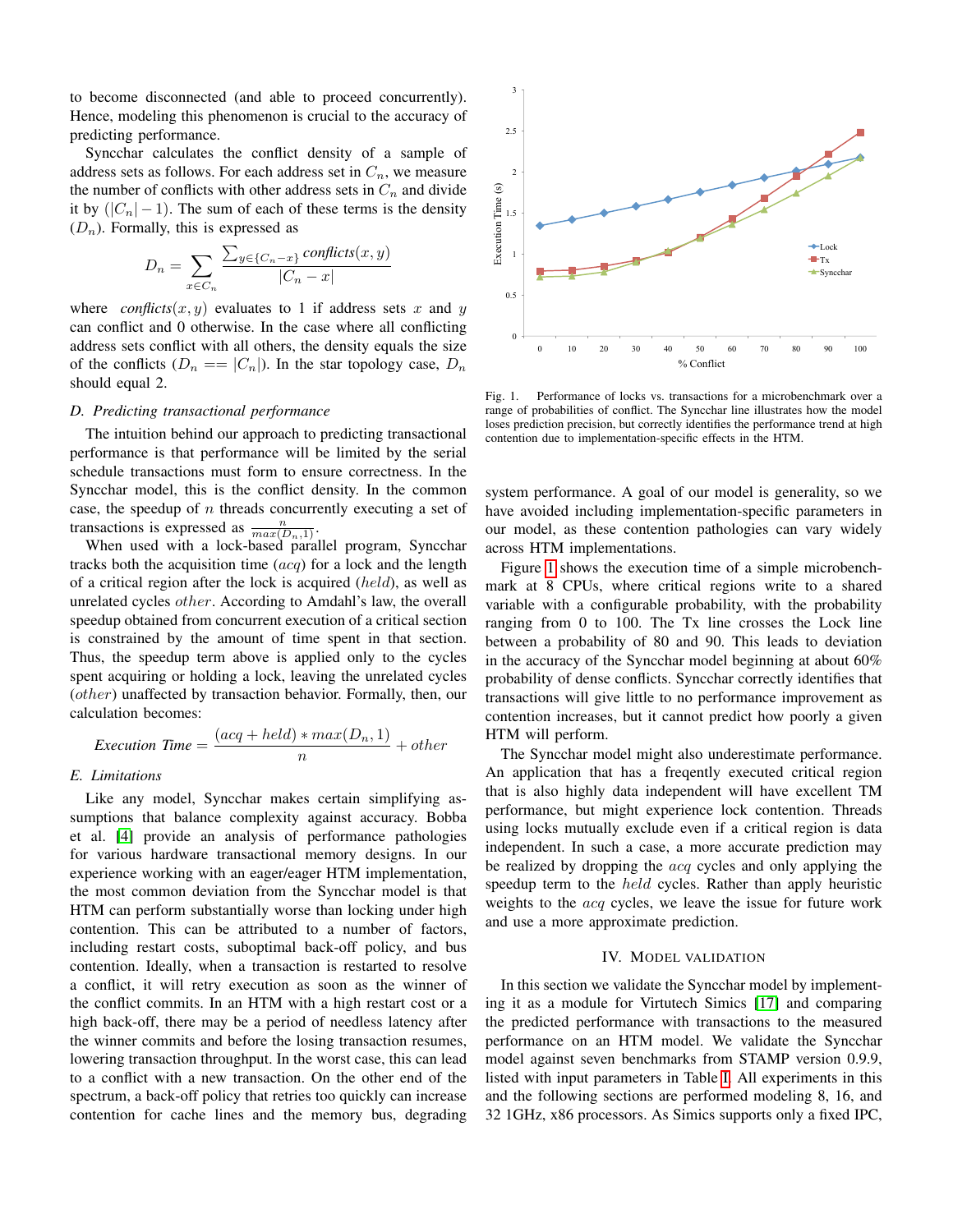| bayes    | Learns a randomly generated bayesian network.                    |
|----------|------------------------------------------------------------------|
|          | $-v32 - r4096 - n5 - p30 - s1 - i2 - e4$                         |
| genome   | Reconstructs a larger gene sequence from segments of the gene.   |
|          | $-q16384 - s48 - n4194304$                                       |
| intruder | Emulates a network intrusion detection system; transactionalizes |
|          | the packet capture and reassembly phases.                        |
|          | $-a10$ $-132$ $-n65216$ $-s1$                                    |
| kmeans   | Implements the K-means clustering technique.                     |
|          | $-m40 - n40 - t.0.0009 - i$                                      |
|          | random-n65536-d32-c16.txt                                        |
| ssca2    | Scalable Synthetic Compact Applications 2, kernel 1. Constructs  |
|          | a graph data structure using adjacency and auxiliary arrays.     |
|          | $- s17 - i1.0 - u1.0 -13 - p3$                                   |
| vacation | Implements a travel reservation system. Transactions protect     |
|          | updates to a local database implemented with a red-black tree.   |
|          | $-n4 - q60 - r1048576 - u90 - t1048576$                          |
| yada     | Ruppert's algorithm for Delaunay mesh refinement, similar to     |
|          | Kulkarni et al. [13].                                            |
|          | $-a20 -i$ ttimeu10000.2                                          |

TABLE I

<span id="page-4-0"></span>DESCRIPTION OF THE BENCHMARKS USED IN SECTIONS [IV](#page-3-0) AND [V,](#page-5-0) FROM THE STAMP BENCHMARK SUITE [\[20\]](#page-11-4). WE INCLUDE OUR CUSTOM INPUT PARAMETERS FOR REFERENCE, AS WE COMPARE WITH THE DEFAULT PARAMETERS IN SECTION [V.](#page-5-0)

the simulations used an IPC of 1, which is a reasonable choice for a moderate superscalar implementation. Each processor has a 32 KB, 4-way set associative private L1 cache with 64 byte lines and an access time of one cycle. L2 caches are also private with 64 byte lines. Each L2 cache is 4MB, 8-way set associative. L2 cache accesses cost 16 cycles, and are kept coherent using a transaction-aware MESI snooping protocol. Our coherence model is implemented by the Simics txcache module [\[32\]](#page-12-1) . Main memory is a single, shared 1 GB, with an access time of 200 cycles. Each CPU has two 4-way set associative, 64 entry TLB's–one for instructions and one for data.

All lock-based experiments run on Linux version 2.6.16.1. We used the MetaTM hardware transactional memory model and TxLinux version 2.6.16.1 for the transactional memory experiments [\[29,](#page-11-2) [31\]](#page-11-3). Main memory access latency is pseudorandomly perturbed by 0-4 ns to get accurate performance measurements for multi-threaded programs. Multi-threaded programs are sensitive to scheduling, so several randomly perturbed runs give a more accurate picture of performance, as described by Alameldeen and Wood [\[1\]](#page-11-10). Measurements presented are a mean of 4 simulated executions.

### *A. Predicting speedup for STAMP*

We applied the Syncchar model to programs from the STAMP transactional memory benchmark suite [\[20\]](#page-11-4). As we will discuss further in Section [V-C,](#page-7-0) we do not use the labyrinth benchmark in any experiments due to a memory leak that we could not resolve.

Table [II](#page-4-1) shows the predicted and actual execution times of the parallel phases of these benchmarks. The measured exeuction times are the mean of four runs, and the standard deviations are all within 5% of the mean, except for bayes, which has a variable number of transactions and standard deviations as

|          | Workload      |      | Syncchar | $%$ Err | DI                | CD   |
|----------|---------------|------|----------|---------|-------------------|------|
| bayes    | 8 CPU         |      |          |         |                   |      |
|          | <b>16 CPU</b> | .29  | .29      | 0       | 0.00              | 3.10 |
|          | 32 CPU        | .20  | .15      | 25      | 0.21              | 3.39 |
| genome   | 8 CPU         | 1.35 | 1.11     | 19      | 5.89              | 0.01 |
|          | <b>16 CPU</b> | .79  | .94      | 16      | 11.44             | 0.04 |
|          | 32 CPU        | .50  | .84      | 40      | 28.40             | 0.13 |
| intruder | 8 CPU         | 1.06 | 1.52     | 43      | 2.20              | 2.72 |
|          | <b>16 CPU</b> | 1.33 | 1.63     | 22      | 2.60              | 4.51 |
|          | 32 CPU        | 1.67 | 1.72     | 3       | 2.68              | 8.45 |
| kmeans   | 8 CPU         | 7.72 | 8.69     | 13      | $\overline{5.28}$ | 1.98 |
|          | <b>16 CPU</b> | 4.40 | 5.98     | 37      | 8.43              | 2.92 |
|          | 32 CPU        | 3.05 | 3.06     | 1       | 11.93             | 4.19 |
| ssca2    | 8 CPU         | .64  | .64      | 13      | 7.98              | 0.00 |
|          | 16 CPU        | .40  | .36      | 13      | 15.94             | 0.00 |
|          | 32 CPU        | .27  | .21      | 11      | 31.94             | 0.01 |
| vacation | 8 CPU         | 1.39 | 1.16     | 17      | 5.03              | .90  |
|          | <b>16 CPU</b> | .72  | .53      | 26      | 6.92              | 1.74 |
|          | <b>32 CPU</b> | .39  | .21      | 46      | 7.70              | 3.18 |
| yada     | 8 CPU         | .38  | .39      | 26      | 4.76              | 2.51 |
|          | <b>16 CPU</b> | .21  | .37      | 19      | 7.94              | 4.71 |
|          | 32 CPU        | .15  | .37      | 153     | 15.44             | 9.43 |

TABLE II

<span id="page-4-1"></span>THE EXECUTION TIME IN SECONDS FOR THE STAMP BENCHMARKS IN SECONDS (LABELED TX), THE PROJECTED EXECUTION TIME IN SECONDS, LABELED SYNCCHAR, AND ACCURACY (% ERROR). DI IS THE DATA INDEPENDENCE VALUE FOR THE BENCHMARK AND CD IS THE CONFLICT DENSITY. 8 CPU BAYES DATA WAS NOT AVAILABLE AT THE TIME OF

SUBMISSION.

high as 23% of execution time. The geometric mean error in our predictions across all benchmarks is 25%. Syncchar tracks the scalability trends very closely, both for high-contention workloads that have poor scalability, like intruder, and for lowcontention workloads that have good scalability, like kmeans. Syncchar's precision decreases as the benchmarks become very short, particularly for benchmarks that run for .3 seconds or less. In the worst cases, Syncchar predicts the scaling trends offset by a factor of 40-153%.

Data independence and conflict density prove to be interesting metrics, with widely varying values across STAMP applications. Ssca2 is highly data independent, while the highcontention intruder is not. Bayes has very light conflict density while yada's conflicts are quite dense, with an average of nine densely conflicting threads per transactional conflict.

Figure [2](#page-5-1) shows the projected speedup of a representative sample of benchmarks, broken down into the portion attributable to data independence and the portion attributable to low conflict density. The percent of the speedup attributable to data independence is the same as the fraction of critical regions that do not conflict, and the rest is attributable to low conflict density. The projection in Figure [2](#page-5-1) for ssca2, at one end of the spectrum, is entirely due to data independence. Like many transactional benchmarks, ssca2's critical regions rarely conflict, yielding good scalability and a substantial speedup over locking. On the other extreme, nearly every critical section in bayes is likely to conflict at least once, yet the measured speedup is still substantial because relatively few threads are involved in each conflict. Low conflict density is the key to bayes' scalability. Similarly, the kmeans benchmark has high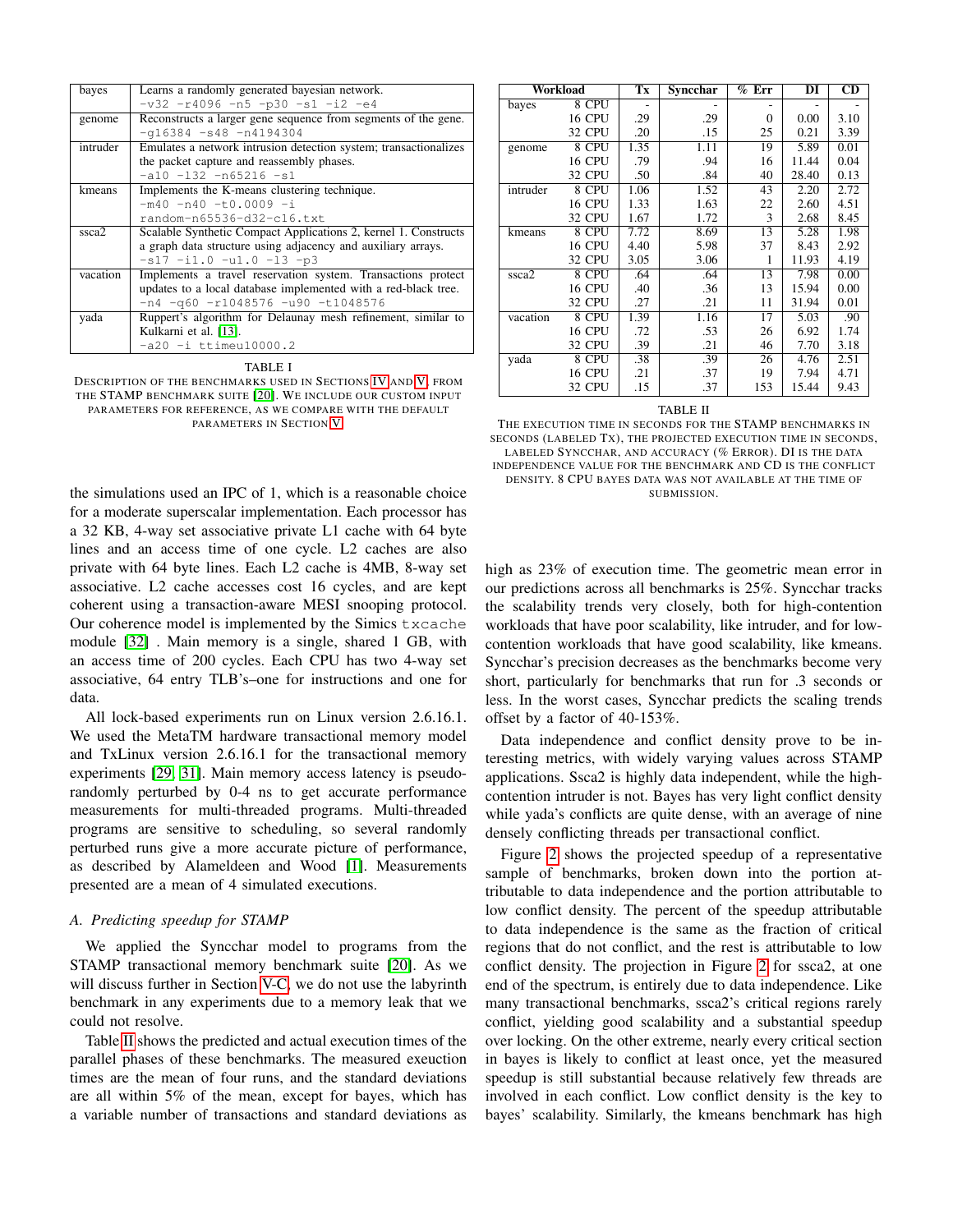

<span id="page-5-1"></span>Fig. 2. The projected speedups of selected benchmarks using transactions versus locking, decomposed into the portion attributable to data independence and conflict density.

data independence at moderate CPU counts, but increasingly relies on non-dense conflicts for its performance improvement at higher CPU counts. The kmeans benchmark shows a reasonable mix of both data independence and non-dense conflicts, which we expect to be the case with realistic workloads.

These experiments show that the Syncchar model strikes a good balance between accuracy and complexity. While there are outliers in the model's predictions, most are off by 26% or less, and all capture the scaling trends of the workload. These performance estimates can help the programmer understand a transactional program's performance.

#### *B. Scheduling model and sampling*

Syncchar measures data independence and conflict density by checking for conflicts between critical regions that are likely to be scheduled concurrently. This Subsection describes how Syncchar samples critical regions to detect conflicts. The Syncchar approach respects the schedule of the original execution, but generalizes it significantly to simplify the model.

Syncchar records the address sets of critical regions within a sliding time window. After Syncchar has seen a certain number of critical regions from the same lock, it samples the desired number of critical regions and measures data independence and conflict density as if those critical regions were scheduled together. In our experiments, the sliding window consists of 512 critical regions, a value selected based on experimentation with different sizes. In selecting address sets to compare, Syncchar is careful to select only one address set per process. After calculating data independence and conflict density, the recorded address sets are discarded.

Limiting the number of address sets that Syncchar can consider concurrently captures many likely execution schedules with a simple concurrency model and implementation. For instance, a newly forked thread cannot execute concurrently with critical region executions that occurred before its creation.

|                    |                |        | Data Independence       |       |                |                   |
|--------------------|----------------|--------|-------------------------|-------|----------------|-------------------|
| Workload           |                | $10\%$ | $\overline{\%}$ Err     | 25%   | $%$ Err        | 100%              |
| intruder           | 8              | 2.71   | 23                      | 2.47  | 12             | 2.20              |
|                    | 16             | 2.95   | 13                      | 2.73  | 5              | 2.60              |
|                    | 32             | 2.39   | 11                      | 2.48  | $\overline{4}$ | 2.68              |
| kmeans             | $\overline{8}$ | 5.37   | 2                       | 5.34  | 1              | $\overline{5.28}$ |
|                    | 16             | 8.51   | 1                       | 8.47  | $\theta$       | 8.43              |
|                    | 32             | 11.95  | $\overline{0}$          | 11.95 | $\overline{0}$ | 11.93             |
| $s\overline{sca2}$ | $\overline{8}$ | 7.98   | $\overline{0}$          | 7.98  | $\overline{0}$ | 7.98              |
|                    | 16             | 15.92  | $\overline{0}$          | 15.94 | $\overline{0}$ | 15.94             |
|                    | 32             | 31.96  | $\overline{0}$          | 31.96 | $\overline{0}$ | 31.94             |
| yada               | $\overline{8}$ | 4.08   | 14                      | 4.52  | 5              | 4.76              |
|                    | 16             | 8.33   | 5                       | 7.52  | 5              | 7.94              |
|                    | 32             | 16.22  | 5                       | 15.42 | $\theta$       | 15.44             |
|                    |                |        | <b>Conflict Density</b> |       |                |                   |
| Workload           |                | $10\%$ | $\overline{\%}$ Err     | 25%   | %Err           | $100\%$           |
| intruder           | 8              | 2.71   | 0                       | 2.73  | $\overline{0}$ | 2.72              |
|                    | 16             | 4.62   | 2                       | 4.62  | 2              | 4.51              |
|                    | 32             | 8.66   | $\overline{2}$          | 8.67  | $\overline{c}$ | 8.45              |
| kmeans             | 8              | 1.91   | 4                       | 1.93  | $\overline{3}$ | 1.98              |
|                    | 16             | 2.99   | $\overline{c}$          | 2.94  | 1              | 2.92              |
|                    | 32             | 4.23   | 1                       | 4.22  | $\mathbf{1}$   | 4.19              |
| s <sub>sca2</sub>  | $\overline{8}$ | 0.00   | $\overline{0}$          | 0.00  | $\overline{0}$ | 0.00              |
|                    | 16             | 0.00   | $\overline{0}$          | 0.00  | $\theta$       | 0.00              |
|                    | 32             | 0.01   | $\overline{0}$          | 0.01  | $\overline{0}$ | 0.01              |
| yada               | 8              | 4.08   | 63                      | 2.71  | $\overline{8}$ | 2.51              |
|                    | 16             | 4.72   | $\mathbf{0}$            | 5.09  | 8              | 4.71              |
|                    | 32             | 8.69   | 8                       | 9.08  | $\overline{4}$ | 9.43              |

#### TABLE III

<span id="page-5-2"></span>SENSITIVITY OF DATA INDEPENDENCE AND CONFLICT DENSITY TO DIFFERENT SAMPLING RATES (10%, 25% AND 100%).

Syncchar's sliding window reduces comparisons between critical regions that cannot be scheduled concurrently due to some other synchronization mechanism, such as a join after a fork, without having an exhaustive scheduling model.

Syncchar samples address sets to reduce the number of address sets recorded, improving the efficiency of the tool. In our previous experiments, we used a 100% sampling rate for the highest fidelity data. Table [III](#page-5-2) shows the data independence and conflict density measurements at a sampling rate of 10%, 25%, and 100%. A representative sample of benchmarks was selected; others were omitted for space. At 25%, measurements are within 8% of the exhaustive measurement. While there are some outliers at 10% sampling rate, the result is within 15% of exhaustive measurement for most benchmarks. Syncchar's insensitivity to sampling indicates that the algorithms are practical for resource-constrained systems.

## <span id="page-5-0"></span>V. SYSTEM INFLUENCE ON TRANSACTION PERFORMANCE

In situations where a transactional application ought to perform well and does not, the problem may be poor interaction with the full system and the transactional memory implementation. This section analyzes situations where the system effects transactional performance of user-level programs, using 7 of the STAMP benchmark suite as a case study.

## *A. Input size*

Table [IV](#page-6-0) compares the speedup for STAMP benchmarks for different input sizes. Because detailed HTM simulation infrastructures tend to be slow, the STAMP benchmarks are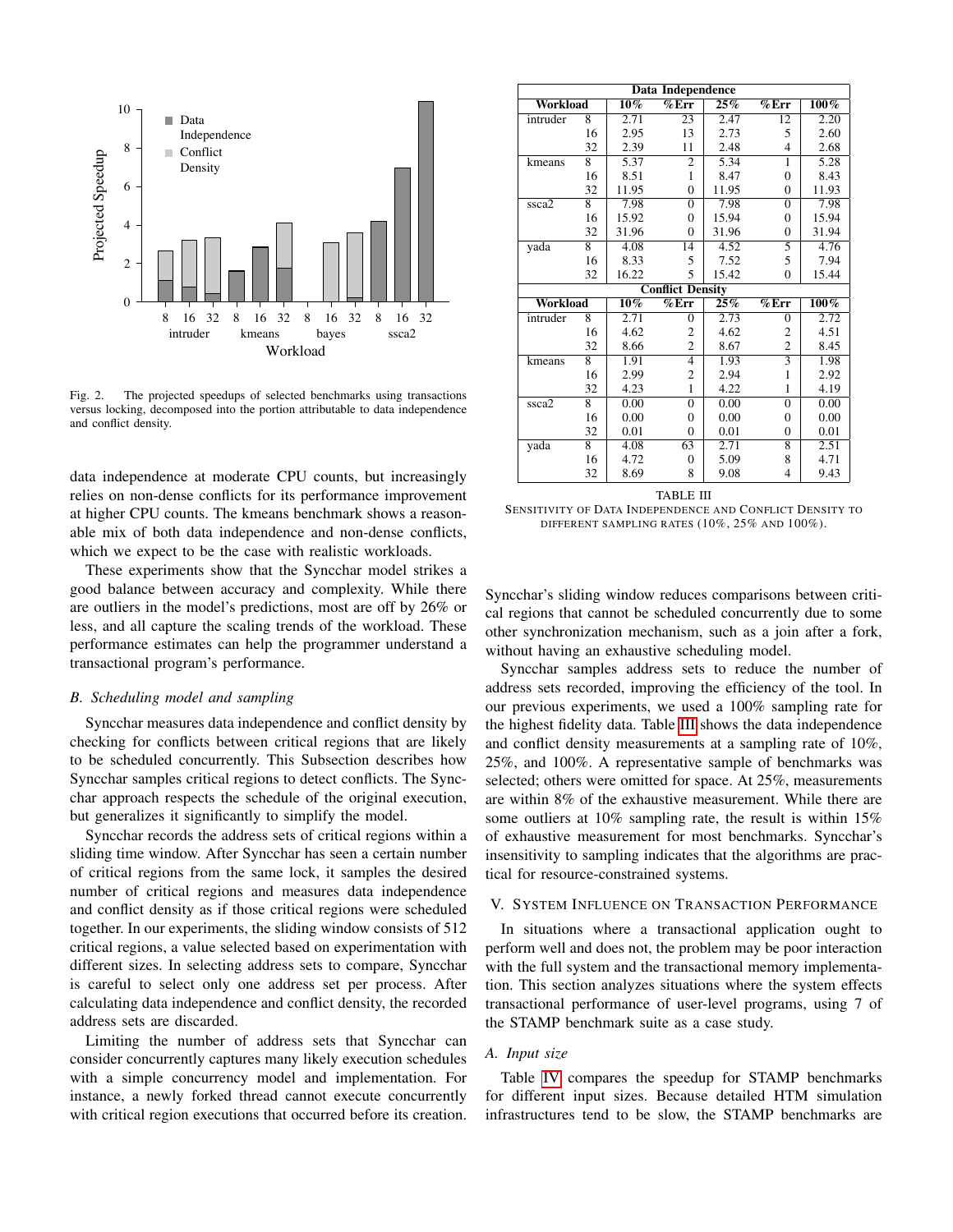| Workload |     | 8 CPU | <b>16 CPU</b> | <b>32 CPU</b> |
|----------|-----|-------|---------------|---------------|
| bayes    | sim | 3.9   | 3.9           | 3.5           |
|          | big | 3.3   | 3.0           | 4.3           |
| genome   | sim | 1.3   | 1.3           | 1.1           |
|          | big | 7.3   | 14.5          | 26.7          |
| intruder | sim | 1.4   | 1.4           | 1.2           |
|          | big | 2.4   | 1.9           | 1.5           |
| kmeans   | sim | 5.1   | 5.0           | 5.5           |
|          | big | 7.5   | 13.0          | 18.9          |
| ssca2    | sim | 0.9   | 1.0           | 1.2           |
|          | big | 2.3   | 3.8           | 5.5           |
| vacation | sim | 1.1   | 1.4           | 1.4           |
|          | big | 7.0   | 12.1          | 18.9          |
| yada     | sim | 2.8   | 3.5           | 3.9           |
|          | big | 3.0   | 4.8           | 7.0           |

TABLE IV

<span id="page-6-0"></span>THE SPEEDUP FOR THE PARALLEL PHASE OF A SELECTION OF STAMP BENCHMARKS RELATIVE TO 1 CPU WITH THE STANDARD SIMULATOR INPUTS AND BIG INPUTS.

| Workload |                | TLB in TX  | <b>TX</b> that Miss |         | Miss/TX        |
|----------|----------------|------------|---------------------|---------|----------------|
| bayes    | 8              | 1.005.978  | 1.301               | 79.48%  | 612            |
|          | 16             | 1,350,564  | 979                 | 69.30%  | 908            |
|          | 32             | 800,294    | 752                 | 56.59%  | 594            |
| genome   | 8              | 44,300,488 | 1.170.001           | 99.15%  | 37             |
|          | 16             | 45,963,325 | 1,169,923           | 99.15%  | 38             |
|          | 32             | 52,167,445 | 1,169,967           | 99.15%  | 44             |
| intruder | $\overline{8}$ | 9.151.084  | 785.974             | 49.53%  | 5              |
|          | 16             | 10,800,831 | 936,367             | 58.96%  | 6              |
|          | 32             | 12,089,317 | 854,040             | 53.80%  | 8              |
| kmeans   | 8              | 94,684     | 74.317              | 1.44%   | $\theta$       |
|          | 16             | 131,538    | 95,272              | 1.81%   | 0              |
|          | 32             | 158,377    | 111,672             | 1.92%   | $\overline{0}$ |
| ssca2    | 8              | 4.437.694  | 1.416.004           | 99.81%  | $\overline{3}$ |
|          | 16             | 4,435,489  | 1.415.954           | 99.80%  | 3              |
|          | 32             | 4,438,800  | 1,416,070           | 99.81%  | 3              |
| vacation | 8              | 55,804,649 | 1.048.576           | 100.00% | 53             |
|          | 16             | 59,479,544 | 1,048,576           | 100.00% | 56             |
|          | 32             | 70,203,295 | 1,048,576           | 100.00% | 66             |
| yada     | 8              | 412,759    | 39.966              | 62.72%  | 7              |
|          | 16             | 446,156    | 42,194              | 65.00%  | 7              |
|          | 32             | 493,853    | 43,563              | 66.16%  | 8              |

TABLE V

<span id="page-6-1"></span>TOTAL TLB MISSES IN TRANSACTIONS FOR OUR BENCHMARKS AT 8, 16, AND 32 CPUS, AND THE NUMBER AND PERCENT OF TRANSACTIONS THAT INCUR AT LEAST ONE TLB MISS OVER THE COURSE OF THEIR EXECUTION.

distributed with simulator inputs, which are much smaller. Simulator inputs are much smaller than the kinds of inputs for which the programs were designed.

As the table makes clear, the simulator inputs are too small to show accurate scaling trends. For example, performance for genome's simulator inputs does not scale at all for 32 CPUs while our larger inputs scale by  $26\times$ . Ahmdahl's law [\[2\]](#page-11-11) explains the problem. Even though the STAMP benchmarks only measure performance during the parallel parts of the code, the parallel section still includes serial setup. Some of the setup is implicit; for example, the OS must schedule all of the threads before they all execute. Because the parallel section is so short, the performance scaling of the simulator inputs does not reflect scaling on more realistic inputs. Also, the overhead of synchronizing at a barrier towards the end of the benchmark grows with higher processor counts.

While benchmark size and startup effects are a known problem for simulation [\[25\]](#page-11-12), they continue to impede accurate measurement. We note that researchers can compensate for the brevity of the simulator inputs and still accurately calculate the gains in performance. Authors generally omit the details of how speedup curves are generated, so we could not verify that any particular methodology for measuring simulator inputs matches the scaling trends on non-simulator inputs. Unless otherwise noted, all STAMP data in this paper uses the "Big" inputs, listed in Table [I.](#page-4-0)

Table [VI](#page-7-1) shows detailed breakdowns of the simulator inputs and our resized inputs. The most important result from the table is that common transactional metrics, like restart rate and average backoff, generally are a poor indicator of execution time. For instance, execution time and restart rate are correlated as CPU counts increase for intruder and bayes with the simulator inputs, but are inversely correlated for yada and vacation. This is appreciated by the transactional memory community, but the lack of good performance indicators is a serious problem for developers who must performance-tune transactional programs. Simple event counters or runtime statistics provide insufficient data on which to base performance tuning decisions.

Simply reducing restarts or backoff cycles might not affect performance. The actual dynamics are much more complicated. For instance, it might be more important to reduce the latency of the critical path of the computation than to reduce the restarts that occur off the critical path. The complexity of tuning transactional performance motivated us to develop the Syncchar model.

The table also shows that the idle time for some of the benchmarks is high, and noticeably higher for the simulator inputs. Load imbalance significantly affects the simulator inputs, causing unrealistic amounts of idle time. For instance, kmeans with big inputs has only 1% idle time at 32 processors, but it has 52% idle time for the simulated inputs. While the STAMP benchmarks are designed to minimize system time, several of them still spend up to 10% of their execution time in the operating system, mostly in memory management and page fault handling routines.

## *B. TLB Misses*

We measure TLB miss rates within transactions in Table [V.](#page-6-1) TLB misses are very common within transactions. In fact, for almost every run of genome, ssca2 and vacation on big inputs, over 88% of transactions take at least one TLB miss. The TLB miss rates on the simulator inputs are generally lower because these inputs touch so little data that they do not establish the steady-state TLB miss rate of the application. Only for kmeans does the simulator TLB miss rate match the big inputs. It has only 3 brief critical regions.

Knowing that TLB misses will be common in transactional programs is important for hardware designers. The Sun Rock processor [\[6\]](#page-11-13) is reported to support HTM primitives, but it will not tolerate TLB misses during a transaction. Kmeans is a good fit for designs like the Sun Rock because it has a low TLB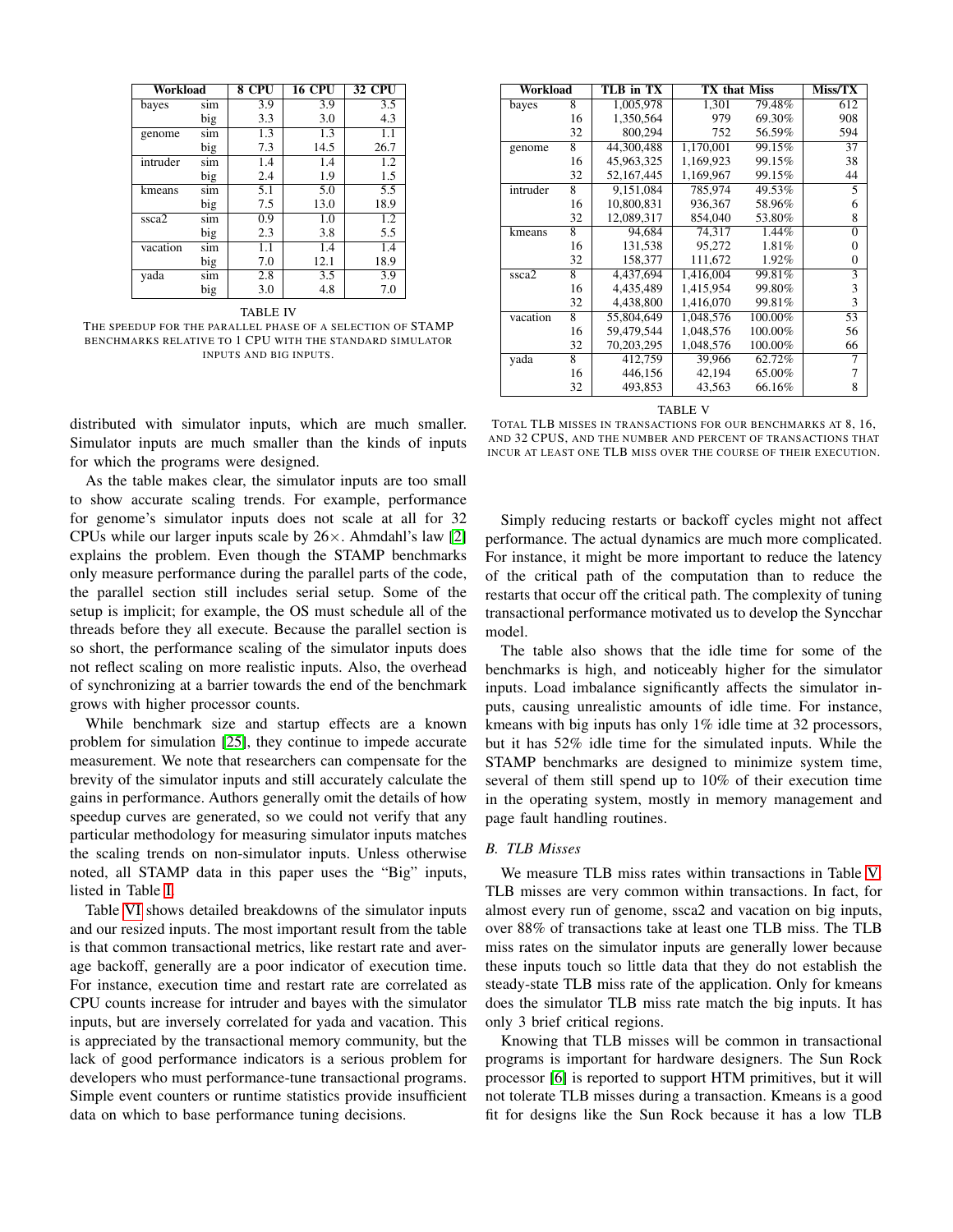| Workload |          |       |    | <b>Big</b>     |                |           |             |       |              | $\overline{\text{Sim}}$ |                 |             |                 |
|----------|----------|-------|----|----------------|----------------|-----------|-------------|-------|--------------|-------------------------|-----------------|-------------|-----------------|
|          |          | total |    | <b>U/S/I</b>   |                | Restart % | <b>Back</b> | total | <b>U/S/I</b> |                         | Restart %       | <b>Back</b> |                 |
| bayes    | 8cpu     | .288  | 55 | 9              | 34             | 7.85      | 77,310      | .016  | 46           | 3                       | 49              | 3.66        | 877             |
|          | $16$ cpu | .289  | 30 | 4              | 65             | 12.61     | 96,270      | .016  | 25           | 4                       | 69              | 6.16        | 4,344           |
|          | 32cpu    | .223  | 14 | $\overline{2}$ | 83             | 15.85     | 62,373      | .018  | 14           | $\overline{c}$          | 83              | 9.90        | 4,093           |
| genome   | 8cpu     | 1.387 | 91 | 1              | 8              | .30       | 0           | .013  | 25           | 12                      | 61              | .72         | 13              |
|          | 16cpu    | .722  | 89 | 1              | 10             | .00       |             | .013  | 15           | 9                       | 75              | 1.09        | 10              |
|          | 32cpu    | .387  | 88 | $\mathbf{1}$   | 12             | .00       | $\Omega$    | .016  | 8            | 10                      | 81              | 1.70        | 13              |
| intruder | 8cpu     | 1.063 | 98 | Ī              | $\Omega$       | 42.51     | 134         | .016  | 86           | $\Omega$                | $\overline{12}$ | 53.88       | 922             |
|          | 16cpu    | 1.339 | 99 | $\theta$       | $\theta$       | 47.96     | 1,038       | .017  | 76           | $\Omega$                | 23              | 63.68       | 2,500           |
|          | 32cpu    | 1.668 | 99 | $\mathbf{0}$   | $\theta$       | 46.73     | 1,985       | .019  | 78           | $\Omega$                | 21              | 70.46       | 8,647           |
| kmeans   | 8cpu     | 7.716 | 99 | $\overline{0}$ | $\overline{0}$ | 2.01      | 5           | .012  | 90           | $\overline{0}$          | 9               | 6.04        | $\overline{35}$ |
|          | 16cpu    | 4.404 | 99 | $\theta$       | $\theta$       | 10.05     | 47          | .012  | 67           |                         | 30              | 11.83       | 1,219           |
|          | 32cpu    | 3.046 | 98 | $\theta$       | 1              | 20.70     | 245         | .011  | 44           | 3                       | 52              | 16.24       | 1,706           |
| ssca2    | 8cpu     | .638  | 83 | 7              | 9              | .00       | 0           | .026  | 60           | 6                       | 33              | .06         | 0               |
|          | 16cpu    | .390  | 77 | 5              | 17             | .00       | 0           | .024  | 35           |                         | 56              | .09         | 0               |
|          | 32cpu    | .266  | 67 | 4              | 28             | .01       | $\Omega$    | .021  | 28           | 6                       | 64              | .20         | 8               |
| vacation | 8cpu     | 1.637 | 98 | $\mathbf{1}$   |                | 20.62     | 28          | .012  | 52           | $\Omega$                | 47              | 14.24       | 57              |
|          | $16$ cpu | .786  | 98 | 1              |                | 37.22     | 67          | .013  | 45           |                         | 52              | 22.61       | 741             |
|          | 32cpu    | .506  | 98 | 1              | 2              | 57.24     | 170         | .009  | 38           |                         | 60              | 36.62       | 1,156           |
| yada     | 8cpu     | .347  | 88 | 10             |                | 14.00     | 3,859       | .029  | 87           | $\overline{c}$          | 9               | 15.87       | 3,340           |
|          | 16cpu    | .219  | 90 | 7              |                | 18.97     | 4,645       | .023  | 82           |                         | 15              | 17.81       | 4,408           |
|          | 32cpu    | .152  | 91 | 5              | $\overline{2}$ | 27.38     | 5,881       | .021  | 79           | $\Omega$                | 19              | 20.17       | 7,523           |

TABLE VI

<span id="page-7-1"></span>THE EXECUTION TIME (TOTAL) FOR SELECT STAMP BENCHMARKS USING BIG AND SIMULATED INPUTS, BROKEN DOWN INTO USER, SYSTEM, AND IDLE TIME (U/S/I), RESTART RATE (RESTART %) , AND MEAN BACKOFF CYCLES (BACK).

miss rate, none of its three critical regions make function calls, and only one critical region contains any control flow at all (a loop). It is unknown if Azul Systems' HTM can tolerate a TLB miss [\[5\]](#page-11-14). Architectures with a software reloaded TLB would likely require the TLB load sequence to run outside the context of the current transaction. Avoiding an abort of the current transaction for a TLB miss on these architectures might be challenging.

## <span id="page-7-0"></span>*C. Memory allocation*

Performing system calls, including memory allocation, within a transaction can violate isolation. While most memory allocators are mostly implemented at user level, they sometimes need to make system calls to get more memory from the OS (either mmap or sbrk), and they might make other system calls. This problem is well known [\[37,](#page-12-2) [39\]](#page-12-3), and there are several ways to allow system calls within transactions, including open nesting [\[21,](#page-11-15) [22\]](#page-11-16) and transactional pause [\[37,](#page-12-2) [39\]](#page-12-3).

The STAMP benchmarks allocate memory and are not written with any special hooks to deal with allocation. A transaction can call the memory allocator, which calls the OS for more memory. Such a transaction can restart many times, leaking memory if there are no hooks for compensating actions on transaction restart. The labyrinth benchmark is missing from this paper because it pathologically leaks and cannot complete, and we have experienced pathological memory leaks in genome.

Surprisingly, memory allocation on a complete Linux environment can actually cause deadlock. Recent versions of glibc use a blocking lock to protect the memory allocator's data structures. This lock is implemented using the futex() system call [\[7\]](#page-11-17), which can block the current thread until the lock is released. When a process releases a futex that has other threads waiting on it, it must trap into the kernel to notify the waiters. In the context of a hardware transaction, a transactional process can acquire the lock, a second can block on the lock, and then the transaction holding the lock restarts. The hardware releases the lock variable, but does not notify the kernel of the change and blocked threads can sleep indefinitely, effectively deadlocking the application. Many standard system libraries are written to be threadsafe and will still use locks, condition variables, and other synchronization mechanisms in a transactional memory application, potentially causing adverse effects.

We discovered this deadlock behavior in the vacation benchmark, which often allocates memory within transactions to insert a new node into its red-black tree. We work around the problem by conservatively preallocating all the memory a transaction might need before beginning a transaction. This *ad hoc* solution will not apply to general-purpose programming, especially in the presence of composing transactions with standard library routines. Calling standard libraries and system calls, such as futex, within a transaction will likely require a combination of new standard libraries [\[35\]](#page-12-4), OS support [\[28\]](#page-11-18), or a TM implementation-specific solution like making a single transaction non-speculative [\[3,](#page-11-19) [8,](#page-11-20) [12\]](#page-11-21).

## *D. Compiler effects*

A final challenge for optimizing transactional code is compiler optimizations for deeply pipelined machines. Figure [3](#page-8-1) illustrates a simple conditional statement the programmer would expect to reduce conflicting accesses to a shared variable. Yet, the code generated by gcc always reads the value from memory and always writes it back. It only uses the condition to determine whether to update the register before writing it back. The compiler is trying to avoid branching around the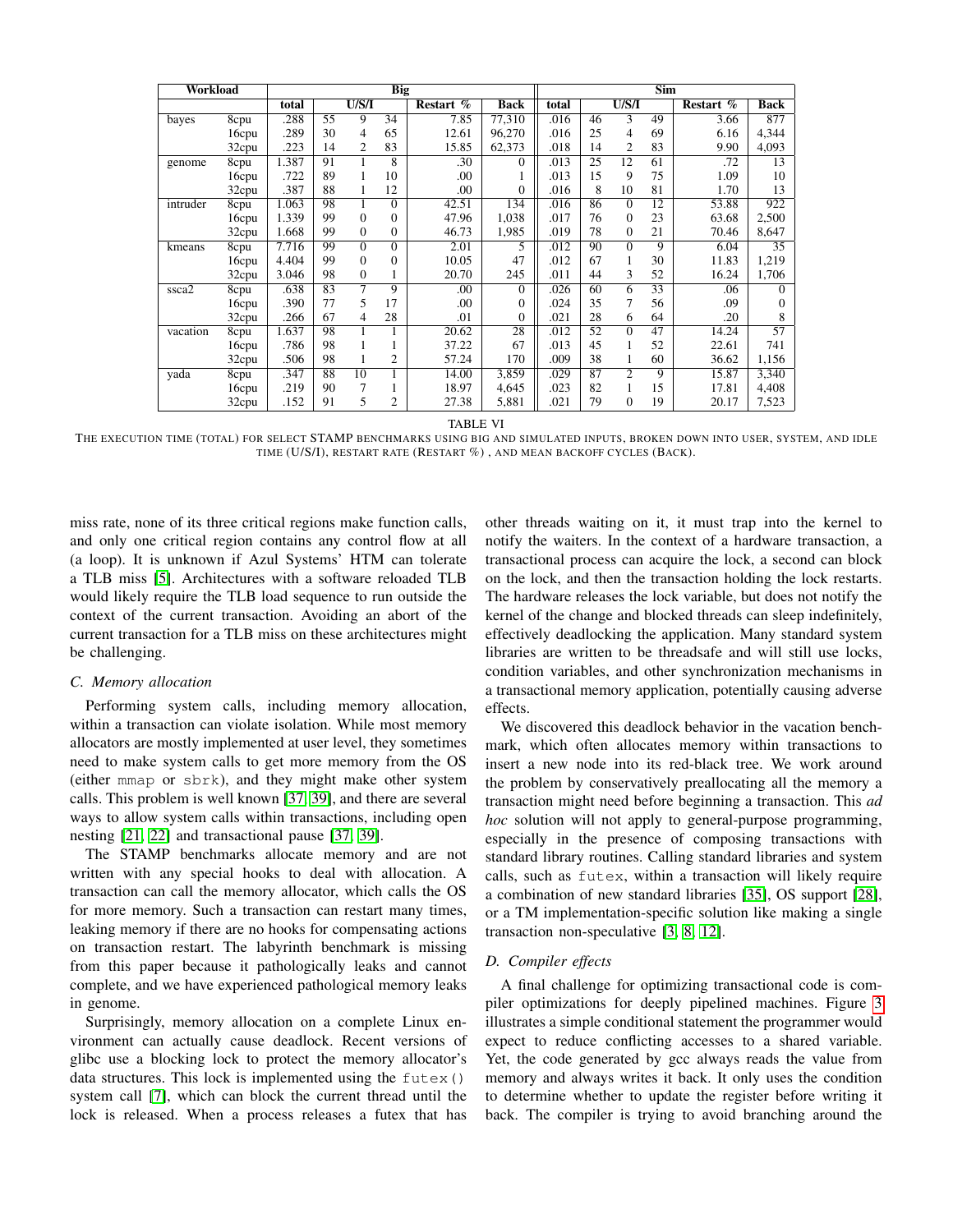```
if(a < threshold)
shared_variable = new_value;
```

|     | :; edx holds a, 0xc03e6008 holds threshold |                                                          |
|-----|--------------------------------------------|----------------------------------------------------------|
|     |                                            | :; eax holds new value, 0xc03e600c holds shared variable |
|     |                                            |                                                          |
| cmp |                                            | $0xc03e6008$ , sedx ;; compare a and threshold           |
|     | cmovge 0xc03e600c,%eax                     | :: conditionally load old value                          |
| mov | %eax,OxcO3e6OOc                            | :; unconditionally store to                              |
|     |                                            | ;; shared_variable                                       |

<span id="page-8-1"></span>Fig. 3. A simple code sequence and the annotated x86 assembly produced by gcc.

| $bonnie++$ | Simulates file system bottleneck activity on Squid and INN<br>servers stressing create/stat/unlink. 32 instances of: |
|------------|----------------------------------------------------------------------------------------------------------------------|
|            | bonnie++ -d /var/local -n 1                                                                                          |
| MAR        | File system benchmark simulating a software development                                                              |
|            | workload[23]. Runs one instance per processor of the Modified                                                        |
|            | Andrew Benchmark, without the compile phase.                                                                         |

<span id="page-8-3"></span>TABLE VII PARALLEL APPLICATIONS USED TO EXERCISE THE CONCURRENCY IN LINUX AND TXLINUX.

load and store, which makes sense on a superscalar platform. On a hardware transactional memory system, however, the performance lost to a coherence conflict is much larger than that lost to a mispredicted branch.

For a critical section such as the one above, the Syncchar tool identifies it as having no data independence and flags the shared variable as a contention hot-spot. Counterintuitive results such as these hint to the programmer that the code generated by the compiler should be inspected.

#### VI. SYNCCHAR AS A TUNING TOOL

<span id="page-8-0"></span>In addition to predicting the performance of a transactional memory system, the Syncchar model can provide clues as to which critical sections are likely to have performance problems. This section demonstrates the utility of Syncchar for tuning transactional performance, using the (Tx)Linux 2.6.16 kernel as a case study.

#### *A. Tuning features*

Syncchar provides a number of useful metrics for the transactional memory developer. Data independence and conflict density give the developer an indication of how much parallelism they can expect from the code. Syncchar reports the distribution of conflicting addresses in a critical region, allowing the developer to identify contention hot-spots.

Syncchar also provides statistics on the workset size as illustrated in Table [VIII,](#page-8-2) which can help developers identify critical regions that are likely to overflow the cache in a coherence-based HTM. Finally Syncchar provides traditional profiling metrics, such as the most frequently executed critical region and the most contended critical regions.

*1) Asymmetric Conflicts:* Conflicts between transactional and non-transactional threads are known as *asymmetric conflicts* [\[29\]](#page-11-2) and can introduce performance pathologies in transactional applications. In resolving asymmetric conflicts, the

| Lock                           | j state lock | <i>i</i> list lock |
|--------------------------------|--------------|--------------------|
| $0-19%$                        | 420          | 242                |
| 20-39%                         | 2            | 0                  |
| 40-59%                         | 0            | 0                  |
| 60-79%                         | 0            | 0                  |
| 80-99%                         | 0            | 0                  |
| 100%                           | 0            | 0                  |
| Avg. Workset Size              | 13           | 33                 |
| <b>Total Conflicts Sampled</b> | 111,118      | 35,600             |
| DI                             | 1.03         | 1.15               |
| CD                             | 14.37        | 7.26               |
| Asym                           | 88%          | 92%                |

TABLE VIII

<span id="page-8-2"></span>DISTRIBUTION OF CONFLICTING ADDRESSES FOR THE JOURNAL LOCKS, AS WELL AS OTHER KEY SYNCCHAR METRICS. THE RANGE OF PERCENTAGES SHOWS THE NUMBER OF WORKSET ADDRESSES INVOLVED IN THAT PERCENTAGE OF CONFLICTS. SAMPLES ARE TAKEN FROM BONNIE++ AT 16 CPUS. THE AVERAGE WORKSET SIZE IS IN WORDS. DI IS DATA INDEPENDENCE, CD IS CONFLICT DENSITY, AND ASYM IS THE PROBABILITY OF BEING INVOLVED IN AN ASYMMETRIC CONFLICT.

transaction must always restart because a non-transactional thread cannot be rolled back. In many TM implementations, if non-transactional accesses occur faster than transactions can commit, transactions are starved and the application can hang.

Performance problems caused by asymmetric conflicts are difficult to diagnose and to resolve. Simple profiling can indicate in which transaction the program is spending too much time, but it cannot find the unrelated code that is starving the transaction with asymmetric conflicts. Even TM researchers with good intuition about transactional performance tend to scrutinize writes, yet a variable that is only read in a transaction can cause problems if it is frequently written outside of a transaction.

Syncchar helps developers by indicating critical regions and addresses that are prone to asymmetric conflicts. This is implemented by tracking reads and writes outside of critical regions and checking for conflicts with critical regions. For each critical region, Syncchar reports the percentage of address sets that conflict with the non-transactional address set, estimating the probability of an asymmetric conflict. In the next Subsection we use Syncchar to diagnose and to correct such a pathology in TxLinux.

#### *B. TxLinux case study*

Rossbach et al. [\[31\]](#page-11-3) report comparable performance for locking and transactions for the TxLinux kernel. Transactions do not help performance because the locks in Linux 2.6 are already fine-grained, highly tuned, and because several benchmarks spend relatively little time in the kernel. The primary exception was the bonnie++ filesystem benchmark, which shows severely pathological behavior under transactions. We reproduced this pathology and used simple program counter profiling to indicate that most of the time was being spent in the ext3 journaling code, protected by the journal\_t.j\_state and journal\_t.j\_list locks.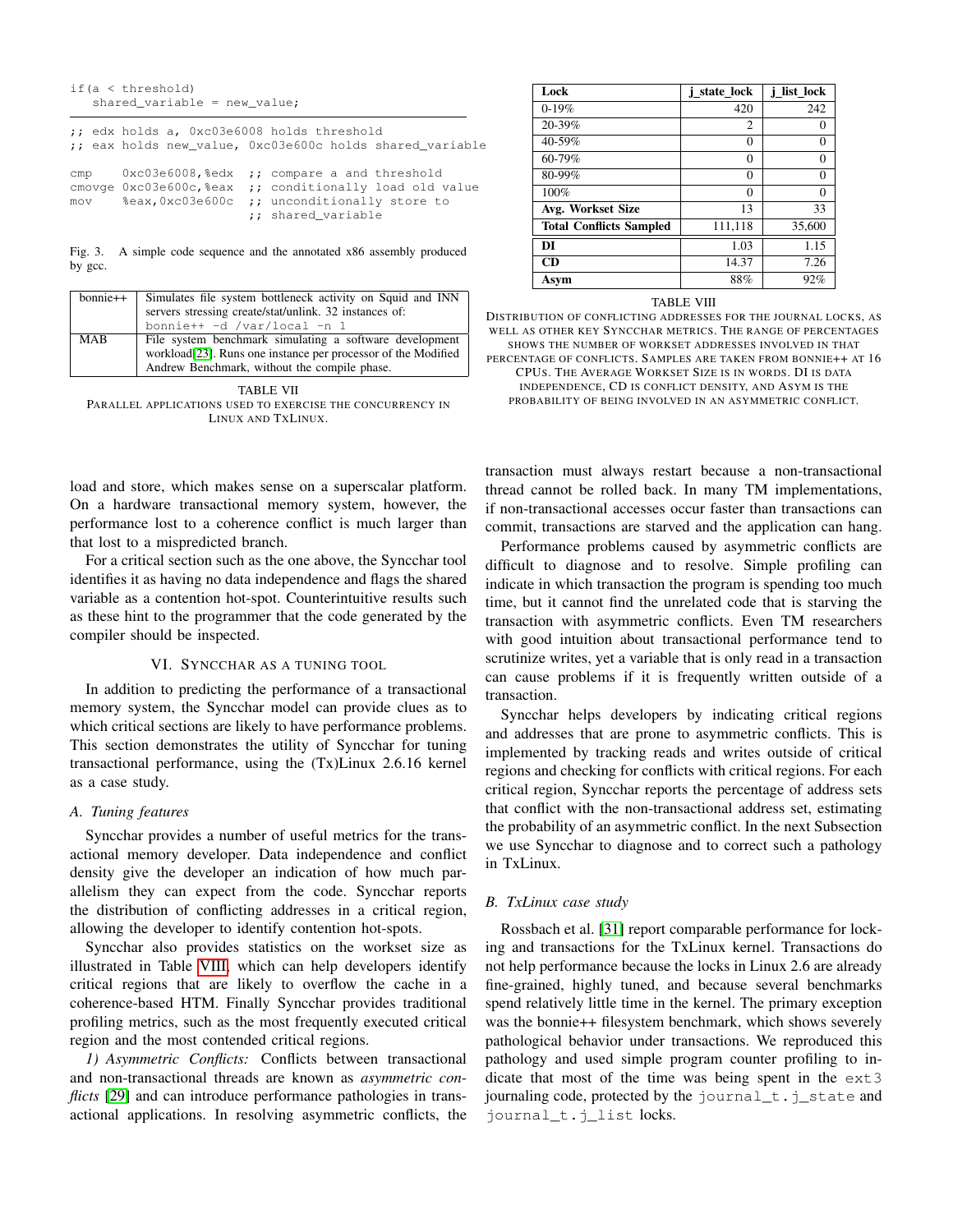| Workload   |    | <b>TxLinux</b> | <b>TxLinux-Opt</b> | <b>Speedup</b> |
|------------|----|----------------|--------------------|----------------|
| bonnie++   |    | <b>HANG</b>    | 1.55               |                |
|            | 16 | <b>HANG</b>    | .98                |                |
|            | 32 | <b>HANG</b>    | .54                |                |
| <b>MAB</b> |    | .68            | .48                | 1.4            |
|            | 16 | .24            | .13                | 1.8            |
|            | 32 |                | .07                | 1.0            |

<span id="page-9-0"></span>TABLE IX SYSTEM TIME IN SECONDS FOR TXLINUX WORKLOADS UNDER UNMODIFIED TXLINUX AND OUR OPTIMIZED VERSION OF TXLINUX (TXLINUX-OPT), AT 8, 16, AND 32 CPUS (LOWER IS BETTER). SPEEDUP IS TXLINUX-OPT RELATIVE TO THE TXLINUX BASELINE (HIGHER IS BETTER).

We then used Syncchar to provide additional insight into the problem by sampling these critical regions by running bonnie++ on unmodified Linux. Table [VIII](#page-8-2) shows the distribution of conflicting addresses for these journal locks. These critical regions tend to be short—13 and 33 words in the working set, respectively. They have relatively high conflict density, indicating that there is temporal locality in the data accessed within these critical regions, but no one "hotspot" address. This matched our initial experience in auditing the journal code, as we found no immediately obvious datum causing the high transaction restarts.

The red flag Syncchar raised for these critical regions was that they had a 92% probability of an asymmetric conflict. Upon further review, we found an assertion in the code that a bit in the buffer\_head.b\_state field is set. This bit is used as a spinlock and always set before entering the critical regions that were converted to transactions. Moreover, other bit fields in the same byte are used by non-transactional tasks such as journal writeback. Interestingly, these bits are not modified inside a transaction, so the intuitive approach of looking for conflicting writes inside a transaction is not enough. Developers need tools to help find these sorts of bugs in a large code base.

We addressed the problem by converting the bit spinlock to a cooperative transactional spinlock (cxspinlock) [\[31\]](#page-11-3). A cxspinlock uses transactions optimistically, but can fall back on locking to mutually exclude I/O. Cxspinlock acquisition is arbitrated by the HTM contention manager, so locks and transactions can fairly contend for a critical region. By using cxspinlocks and separating this bit into its own word (or cache line, depending on the HTM conflict granularity), we were able to eliminate the asymmetric conflicts that were starving the transaction.

#### *C. Experimental results*

To evaluate these optimizations, measurements of 8, 16, and 32 CPU systems were taken as described in Section [IV.](#page-3-0) Because TxLinux simply idles when left undisturbed, we need a set of parallel applications to exercise the concurrency within the TxLinux subsystems, such as the file system and memory allocator. We used the full suite of 6 benchmarks from the TxLinux paper [\[31\]](#page-11-3) and verified that our optimizations did not introduce any performance regressions. For the sake of space, we only report the two benchmarks with improved performance, listed



<span id="page-9-1"></span>Fig. 4. Speedup of unmodified TxLinux and our optimized version of TxLinux (TxLinux-Opt) over unmodified Linux for the MAB benchmark at 8, 16, and 32 CPUs (larger is better).

in Table [VII.](#page-8-3) All other benchmarks performed identically to unmodified TxLinux.

Table [IX](#page-9-0) presents the time spent in the kernel for each of these benchmarks on both unmodified TxLinux and our optimized version, respectively. Kernel time is presented because our tuning efforts are for the kernel itself and cannot be expected to improve the non-kernel portions of the execution time. Further, this approach eliminates noise introduced by load imbalance in the workloads.

We reproduced the same pathological behavior on the bonnie benchmarks under TxLinux. After over a month of simulating bonnie on TxLinux (compared with 1–3 days on average for bonnie on unmodified Linux), the benchmarks had not terminated, so we list the baseline TxLinux performance as hung.

Our optimization allows bonnie to complete, and also improves the performance of MAB. For other workloads, including MAB at 32 CPUs, the journal locks did not affect execution time substantially, and the performance remains flat. At this CPU count the performance bottleneck shifts from the journal spinlocks to other critical regions in the kernel. This demonstrates that our optimizations do not introduce regressions or other performance anomalies for other workloads.

The bit spinlock optimization also improves the performance of TxLinux relative to unmodified Linux at 8 and 16 processors, as shown in Figure [4.](#page-9-1) Tuning TxLinux 2.6 with programmer intuition and simple profiling has yielded marginal  $(< 10\%)$ improvement over Linux, but Syncchar led us to the fix for the bonnie++ pathology and sped up MAB by over 50%.

This case study indicates that tuning the performance of transactional memory applications can be tricky and nonintuitive, as the cause for a given critical region dominating execution time can be in an entirely different part of the application. Programmers facing this challenge will benefit from tools that help them understand their system with quantitative rigor.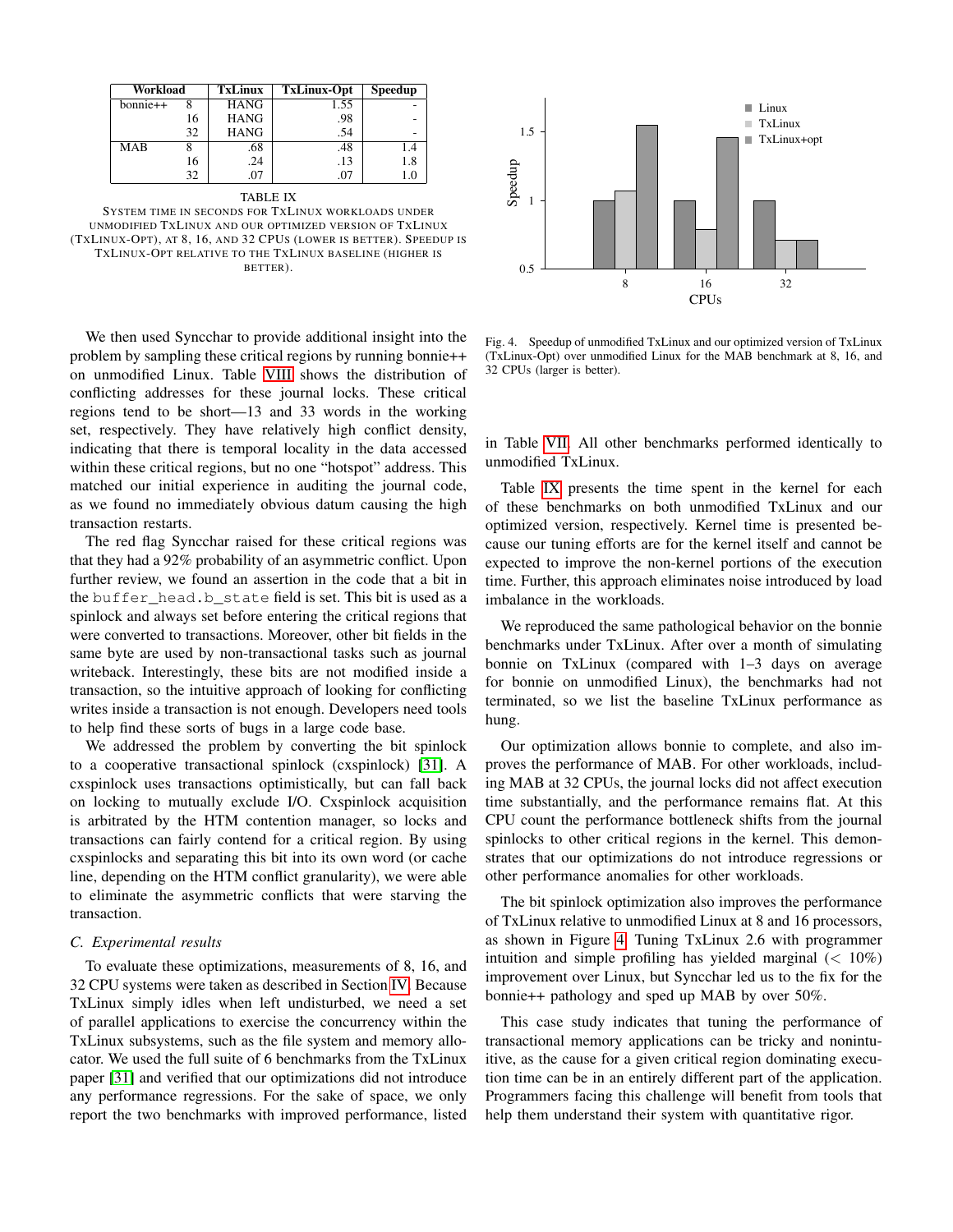#### VII. IMPLEMENTATION DETAILS

<span id="page-10-0"></span>This section describes key implementation details and features of the Syncchar tool, which can be used to performance tune applications as complex as the TxLinux kernel [\[31\]](#page-11-3) (Section [VI\)](#page-8-0).

The Syncchar prototype is a module for the Simics fullsystem, execution-driven simulator [\[17\]](#page-11-8) that generates output that is post-processed. By implementing Syncchar in the machine simulator, it is able to measure user-level code and the operating system. Nearly all instrumentation is performed using simulator breakpoints, which are performance transparent and minimally affect the execution behavior of the program being tested.

The requirements of the Syncchar model are modest enough that it could be implemented for user-level applications using a binary instrumentation tool such as Pin [\[16\]](#page-11-23), or in a virtual machine monitor for kernel instrumentation on a live machine.

When tracking the address set of a critical region in lockbased code, Syncchar ignores reads and writes to lock variables, as locks would be removed in a transactional version of the application. Similarly, because stack addresses are generally private, Syncchar filters stack addresses to avoid conflicts due to reuse of the same stack address in different activation frames.

Syncchar needs to know about dynamically allocated lock variables. If an object containing a lock is freed and reallocated, it is treated as a new lock. In our current implementation, this information is communicated to Syncchar through annotations to the lock initialization routines.

Many locking implementations, including spin locks, do not ensure fairness and are more susceptible to load imbalance in parallel programs than transactional memory, which can have sophisticated contention management policies [\[33\]](#page-12-5). Syncchar accounts for this effect in its predictions by discarding idle cycles at the end of a benchmark when there is gross load imbalance; in practice, one might use predictions with and without these cycles to establish a range for the performance prediction.

Finally, some spinlocks in the Linux kernel protect against concurrent attempts to execute I/O operations, but do not actually conflict on non-I/O memory addresses. When run on the Linux kernel, Syncchar detects I/O operations, and marks those critical regions as performing I/O. This annotation ensures that these critical regions will not be incorrectly reported as non-conflicting.

## VIII. RELATED WORK

<span id="page-10-1"></span>There is very little published about performance tuning transactional programs. However, there is a large body of work about tools used to debug and to performance tune lockbased concurrent programs [\[9,](#page-11-24) [38\]](#page-12-6). These tools are similar to Syncchar in that they use a runtime system to track locking and data access patterns, but are different in their analysis goals. The collected information is used to identify possible data race conditions rather than data independence and conflict density.

In previous work [\[27\]](#page-11-25), we introduce the definition of data independent critical sections and a tool for measuring data independence of critical regions. This paper substantially modifies the data independence metric to be more practical (both in measurement and utility), introduces the new metric of conflict density, and provides empirical evaluation of its application to prediction and tuning.

Von Praun et al.[\[36\]](#page-12-0) provide a definition of *dependence density* that is similar to the aggregation of data independence and conflict density under Syncchar. Von Praun focuses on programs that apply similar operations to large data sets and provides a coarse classification of the workloads. They do not use the results of their model to predict speedups, and do not report any experience using the result of their model to tune the measured programs. Syncchar closes the loop by generating and validating performance predictions from its model. Further, decomposing data independence and conflict density provides more insight into tuning the behavior of real-world applications with irregular parallelism, such as the Linux kernel.

Heindl and Pokam [\[10\]](#page-11-26) present a framework for analytical performance modeling of STM implementations. The focus of the work is on assessing the performance impact of certain STM design decisions, such as lazy versus eager conflict detection or version management. To this end, they make certain simplifying assumptions about the general behavior of workloads, such as all transactions are the same length and all data are equally likely to cause conflicts (i.e., no contention "hotspots"). In contrast, the Syncchar model is designed to help TM users understand if and how their particular workload deviates from the common-case assumptions of the TM designer. For instance, many workloads have data that create contention hotspots, which may be tuned to improve performance.

Several papers [\[24,](#page-11-27) [30,](#page-11-6) [34\]](#page-12-7) discuss transaction conflict behavior in the context of improving HTM implementations, but to the best of our knowledge none of these papers provides a formal model of transactional memory performance and no prior work closes the loop by validating such a model against measured performance.

When memory performance was an important issue in the early 90's, programmers needed tools like *memspy* [\[18\]](#page-11-28) to reason about performance problems related to memory behavior. Now that parallel architectures are unavoidable, programmers will need tools to assist in tuning the performance of optimistically synchronized systems. Lev and Moir discuss the necessity for and challenges of debugging tools for transactional memory systems [\[15\]](#page-11-29), and Zyulkyarov et al. introduce debugging extensions for atomic blocks in C# and the Windows Debugger [\[40\]](#page-12-8). This paper is distinguished by addressing performance, whereas their work addresses correctness problems. Perfumo et al. introduce a Haskell runtime with transactional memory instrumentation support for performance profiling [\[26\]](#page-11-30). This work is complementary to the Syncchar model, which provides limits that are not tied to specific schedules.

#### IX. CONCLUSION

<span id="page-10-2"></span>This paper introduces Syncchar, a novel method and tool for reasoning about the performance of transactional memory. We have validated Syncchar's performance predictions and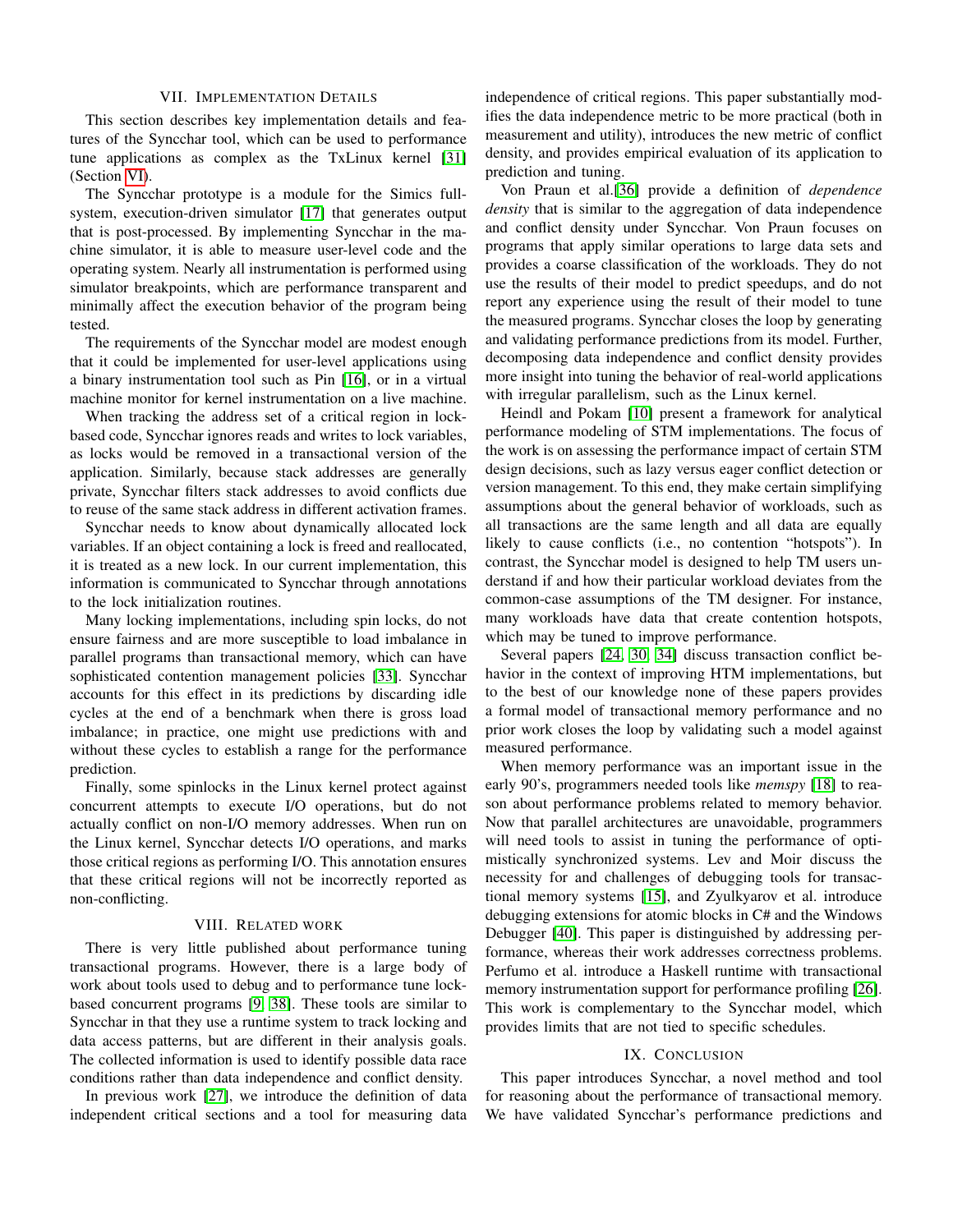demonstrated its usefulness in guiding performance tuning on the TxLinux kernel. This paper also presents a detailed characterization of how the whole system, including architecture, libraries, and compiler, can affect the performance of transactional applications, often in a way that befuddles performance tuning. We see Syncchar as one in an array of profiling and debugging tools that must be developed to help application developers leverage transactional memory more effectively.

## X. ACKNOWLEDGEMENTS

We would like to thank the anonymous reviewers and Jeff Napper for helpful comments on earlier versions of this paper. We thank Owen Hofmann for help developing the Syncchar tool. We also thank Virtutech AB for the Simics academic license program. This research is supported by NSF CISE Research Infrastructure Grant EIA-0303609, NSF Career Award 0644205, and the DARPA computer science study group.

#### **REFERENCES**

- <span id="page-11-10"></span>[1] A. Alameldeen and D. Wood. Variability in architectural simulations of multi-threaded workloads. In *HPCA*, 2003.
- <span id="page-11-11"></span>[2] G. Amdahl. Validity of the single processor approach to achieving large-scale computing capabilities. In *AFIPS*, 1967.
- <span id="page-11-19"></span>[3] C. Blundell, J. Devietti, E. Lewis, and M. M. K. Martin. Making the fast case common and the uncommon case simple in unbounded transactional memory. In *ISCA*, 2007.
- <span id="page-11-7"></span>[4] J. Bobba, K. E. Moore, H. Volos, L. Yen, M. D. Hill, M. M. Swift, and D. A. Wood. Performance pathologies in hardware transactional memory. *ISCA*, 2007.
- <span id="page-11-14"></span>[5] C. Click. http://blogs.azulsystems.com/cliff.
- <span id="page-11-13"></span>[6] D. Dice, Y. Lev, M. Moir, and D. Nussbaum. Early experiences with a commercial hardware transactional memory implementation. *ASPLOS*, 2009.
- <span id="page-11-17"></span>[7] H. Franke, R. Russel, and M. Kirkwood. Fuss, futexes and furwocks: Fast userlevel locking in Linux. In *Proceedings of the Ottawa Linux Symposium*, 2002.
- <span id="page-11-20"></span>[8] L. Hammond, V. Wong, M. Chen, B. D. Carlstrom, J. D. Davis, B. Hertzberg, M. K. Prabhu, H. Wijaya, C. Kozyrakis, and K. Olukotun. Transactional memory coherence and consistency. In *ISCA*, page 102. IEEE Computer Society, Jun 2004.
- <span id="page-11-24"></span>[9] J. Harrow. Runtime checking of multithreaded applications with visual threads. In *SPIN*, pages 331–342, 2000.
- <span id="page-11-26"></span>[10] A. Heindl and G. Pokam. An analytic framework for performance modeling of software transactional memory. *Comput. Netw.*, 53(8):1202–1214, 2009.
- <span id="page-11-0"></span>[11] M. Herlihy and J. E. Moss. Transactional memory: Architectural support for lock-free data structures. In *ISCA*, May 1993.
- <span id="page-11-21"></span>[12] O. Hofmann, C. Rossbach, and E. Witchel. Maximum benefit from a minimal HTM. In *ASPLOS*, 2009.
- <span id="page-11-9"></span>[13] M. Kulkarni, K. Pingali, B. Walter, G. Ramanarayanan, K. Bala, and L. P. Chew. Optimistic parallelism requires abstractions. In *PLDI*, 2007.
- <span id="page-11-1"></span>[14] J. R. Larus and R. Rajwar. *Transactional Memory*. Morgan & Claypool, 2006.
- <span id="page-11-29"></span>[15] Y. Lev and M. Moir. Debugging with transactional memory. In *TRANSACT*, 2006.
- <span id="page-11-23"></span>[16] C. Luk, R. Cohn, R. Muth, H. Patil, A. Klauser, G. Lowney, S. Wallace, V. J. Reddi, and K. Hazelwood. Pin: Building customized program analysis tools with dynamic instrumentation. In *PLDI*, 2005.
- <span id="page-11-8"></span>[17] P. Magnusson, M. Christianson, J. Eskilson, D. Forsgren, G. Hallberg, J. Hogberg, F. Larsson, A. Moestedt, and B. Werner. Simics: A full system simulation platform. In *IEEE Computer vol.35 no.2*, Feb 2002.
- <span id="page-11-28"></span>[18] M. Martonosi, A. Gupta, and T. A. Anderson. Memspy: Analyzing memory system bottlenecks in programs. In *SIGMETRICS*, 1992.
- <span id="page-11-5"></span>[19] P. E. McKenney. *Exploiting Deferred Destruction: An Analysis of Read-Copy Update Techniques in Operating System Kernels*. PhD thesis, Oregon Health and Science University, 2004.
- <span id="page-11-4"></span>[20] C. C. Minh, J. Chung, C. Kozyrakis, and K. Olukotun. STAMP: Stanford transactional applications for multiprocessing. In *IISWC*, 2008.
- <span id="page-11-15"></span>[21] M. J. Moravan, J. Bobba, K. E. Moore, L. Yen, M. D. Hill, B. Liblit, M. M. Swift, and D. A. Wood. Supporting nested transactional memory in LogTM. In *ASPLOS-XII*. 2006.
- <span id="page-11-16"></span>[22] J. E. B. Moss. *Nested Transactions: An Approach to Reliable Distributed Computing*. PhD thesis, Massachusetts Institute of Technology, 1981.
- <span id="page-11-22"></span>[23] J. K. Ousterhout. Why aren't operating systems getting faster as fast as hardware? In *USENIX Summer*, 1990.
- <span id="page-11-27"></span>[24] S. M. Pant and G. T. Byrd. Limited early value communication to improve performance of transactional memory. In *ICS*, 2009.
- <span id="page-11-12"></span>[25] E. Perelman, G. Hamerly, M. V. Biesbrouck, T. Sherwood, and B. Calder. Using SimPoint for accurate and efficient simulation. In *SIGMETRICS*, 2003.
- <span id="page-11-30"></span>[26] C. Perfumo, N. Sonmez, A. Cristal, O. Unsal, M. Valero, and T. Harris. Dissecting transactional executions in Haskell. In *TRANSACT*, 2007.
- <span id="page-11-25"></span>[27] D. Porter, O. Hofmann, and E. Witchel. Is the optimism in optimistic concurrency warranted? In *HotOS*, 2007.
- <span id="page-11-18"></span>[28] D. E. Porter, O. S. Hofmann, C. J. Rossbach, A. Benn, and E. Witchel. Operating system transactions. In *SOSP*, 2009.
- <span id="page-11-2"></span>[29] H. Ramadan, C. Rossbach, D. Porter, O. Hofmann, A. Bhandari, and E. Witchel. MetaTM/TxLinux: Transactional memory for an operating system. In *ISCA*, 2007.
- <span id="page-11-6"></span>[30] H. E. Ramadan, C. J. Rossbach, and E. Witchel. Dependence-aware transactions for increased concurrency. In *MICRO*, 2008.
- <span id="page-11-3"></span>[31] C. Rossbach, O. Hofmann, D. Porter, H. Ramadan, A. Bhandari, and E. Witchel. TxLinux: Using and managing transactional memory in an operating system. In *SOSP*, 2007.